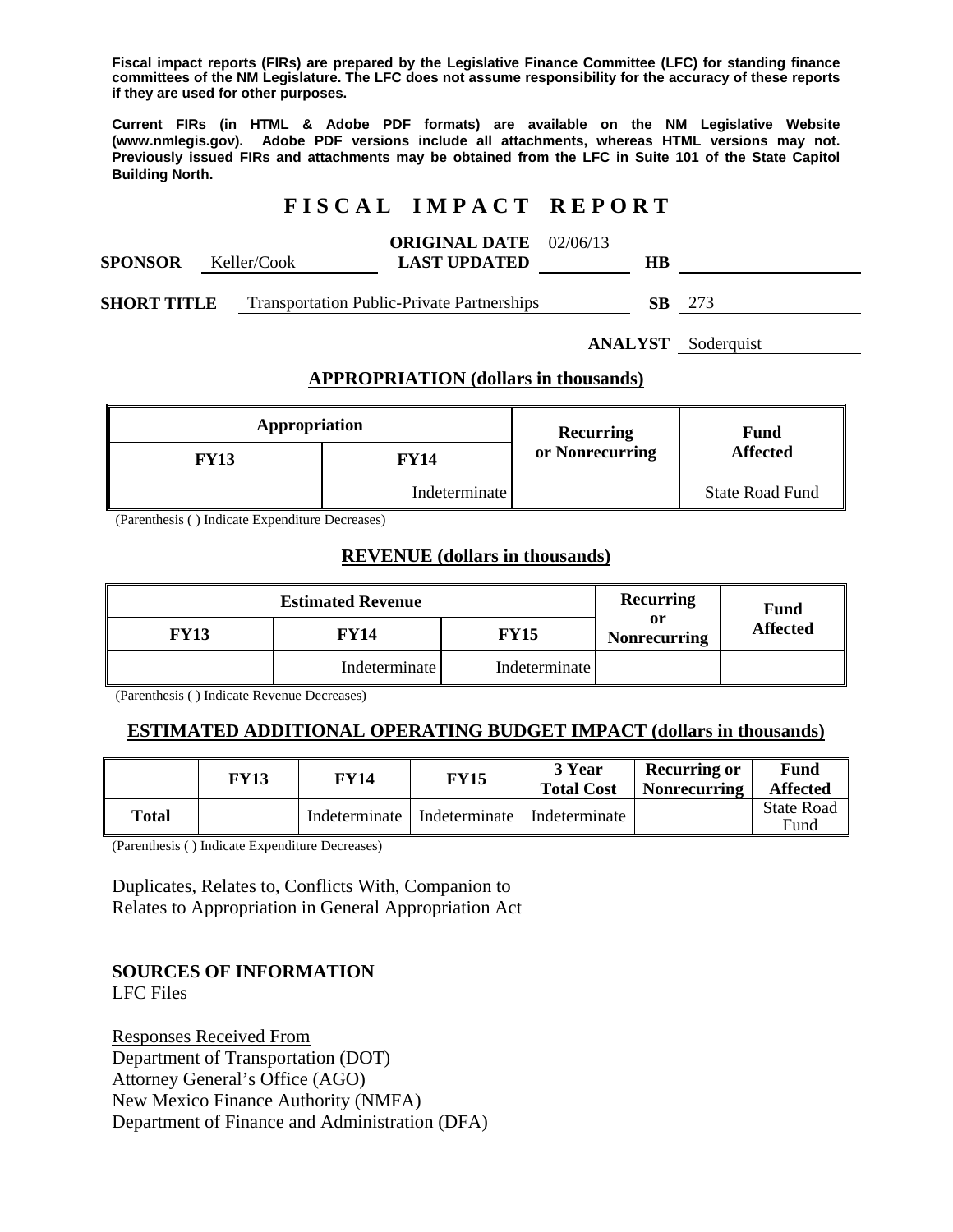## **SUMMARY**

#### Synopsis of Bill

Senate Bill 273, the "Transportation Public-Private Partnerships Act", amends the New Mexico Procurement Code, NMSA 1978, § 13-1-28, et seq. The proposed legislation authorizes the New Mexico Department of Transportation (NMDOT) and local governments to enter into publicprivate partnerships ("P3s") with private partners based on solicited and unsolicited proposals from private entities for the development, financing, maintenance or operation of transportation facilities. In the legislation, "transportation facility" is defined to mean all publicly owned modes and means of transporting people or goods and related structures and properties, and includes roads, airports, rest areas, railways, bus and transit systems, and ports of entry. P3s would be otherwise exempt from the Procurement Code. SB 273 also authorizes the department to transfer the use or control of publicly-owned property to private companies by the conveying of leases, permits and easements. In order to allow private companies to recoup their investment, the proposed legislation specifically authorizes private companies to charge user fees such as tolls or other charges for the use of a transportation facility. The proposed legislation establishes the procedures for selecting a proposal and the terms of an agreement, including grounds for terminating an agreement. The initial term for a P3s agreement may not exceed 25 years.

The proposed legislation grants the department rule-making authority to carry out the purposes related to P3s. All proposed P3s would require review and approval by the Attorney General's Office and the State Board of Finance. The proposed legislation authorizes the use of alternative project delivery methods ranging from design-build agreements to design-build-finance-operatemaintain agreements. Concession agreements, which are not defined, are also authorized by SB 273; the term concession agreement is typically used to describe a negotiated contract between a company and a government that gives a company the exclusive right to operate a specific business on department transportation facilities, i.e., a. long-term lease where a private partner pays a concession fee in order to lease an existing toll road.

The procurement of P3 agreements by the department may be facilitated though a number of processes including the issue of requests for proposals, request for qualifications, best-value selection procurements based on price or financial proposals, short-listing of qualified proposers, negotiations, the use of best and final offers, and "other procurement procedures." SB 173 also authorizes the department to consider unsolicited proposals, if a reasonable opportunity is afforded for other companies to submit competing proposals.

The department would be responsible for acquiring rights of way related to the property for the P3 through the department's exercise of eminent domain. Section 11 of the proposed legislation includes the provisions that allow the exercise of eminent domain by the state for P3s.

The department may retain experienced financial, legal and other experts to assist in the evaluation, negotiation and development of P3 agreements for a transportation facility. Agreements covered by the proposed legislation may not exceed a term of 25 years but may contain provisions providing: (1) the establishment of user fees, rents, advertising and sponsorship charges, service charges or other charges; (2) how revenue will be collected, accounted for and audited; (3) enforcement of user fees, including the use of cameras; (4) for a reasonable rate of return on the private partner's investment and the adjustment of user fees and other charges during the term of the P3; (5) a variety of traffic management strategies, including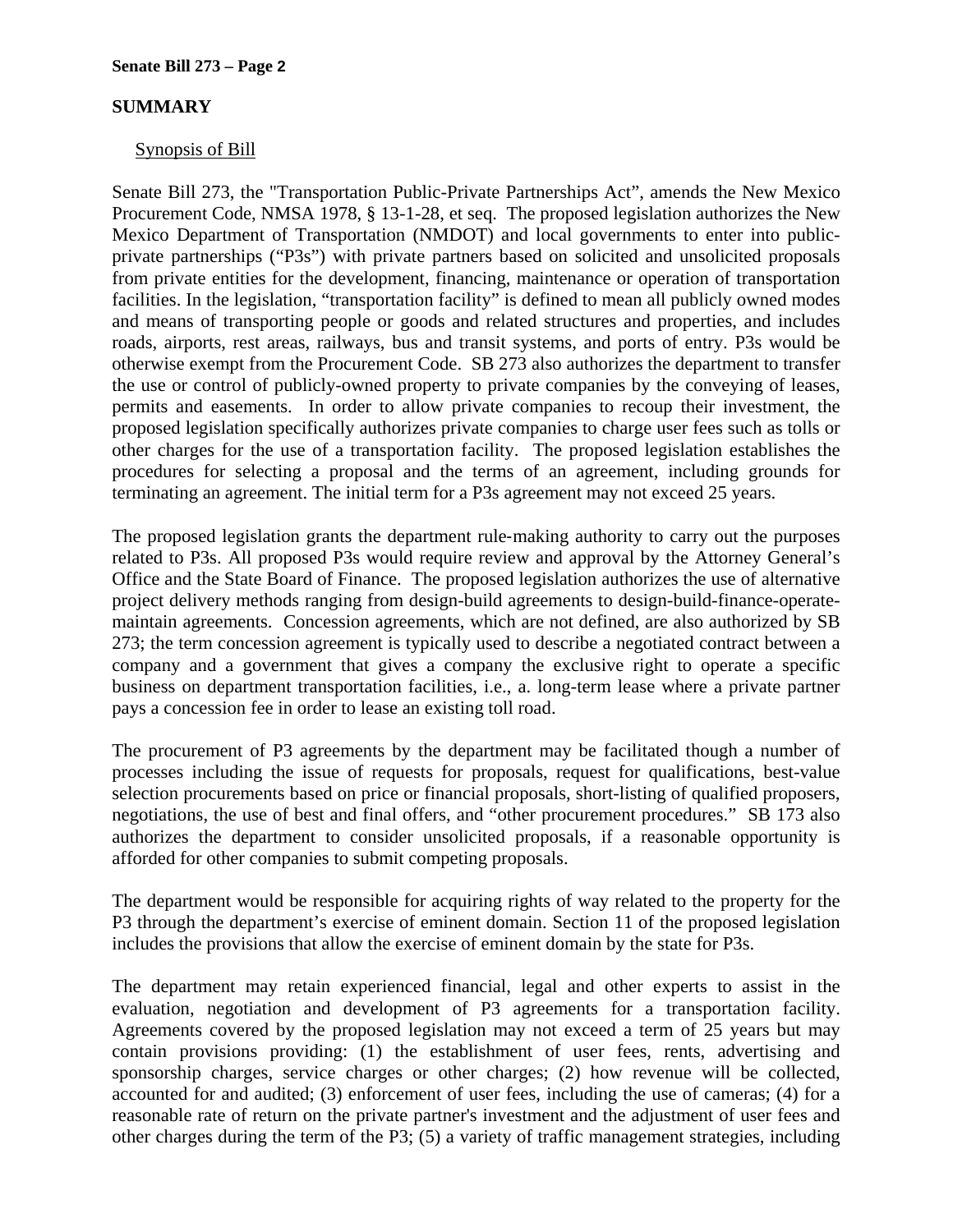general purpose toll lanes; high-occupancy vehicle lanes; (6) performance-based payments to the private partner; (7) how costs, risks, and payments may be shared; and (8) how cost overruns will be allocated.

For both solicited and unsolicited proposals, the proposed legislation expands the Trade Secrets Act by establishing that portions of proposals may contain confidential trade secrets that are not subject to public disclosure under the Inspection of Public Records Act (IPRA). However, private companies submitting proposals would be required to prepare an executive summary of their proposals which would be subject to public disclosure.

The proposed legislation contains a number of provisions with regard to the funding and financing of P3s. SB 173 allows any funding vehicle available to the state or a private company to fund such projects. Funding sources would include grant anticipation revenue bonds (GARVEE bonds), private activity bonds, revenue and toll revenue bonds, grants, loans, loan guarantees, lines of credit, and other federal, state or local revenues, and other available forms of public and private capital. A private partner would be able to secure financing by pledging the revenues from the transportation facility; however, such pledges would not constitute a general obligation of the department. Further, the proposed legislation authorizes the department to issue revenue bonds on behalf of a private partner which, in turn, would be considered, under certain circumstances, to be appropriate investments for the severance tax permanent fund. While such department issued bonds would not be a general obligation of the state, it would be a department obligation from pledged revenues.

According to the American Association of State Highway and Transportation Officials (AASHTO), 25 states have passed legislation to allow P3s and most have used P3s to fund transportation infrastructure improvements. AASHTO has published a document entitled "Public Private Partnerships in Surface Transportation" that outlines some of the critical components of P3s (http://www.transportation.org/Documents/Lee-2012-08-23.pdf). The National Conference of State Legislators (NCSL) has also discussed the issue extensively – including details of enabling legislation used in other states and states that have used the legislation effectively – and has published a document entitled "Public-Private Partnerships for Transportation: A Toolkit for Legislators" (http://www.ncsl.org/documents/transportation/PPPTOOLKIT.pdf).

# **FISCAL IMPLICATIONS**

Without any identifiable P3 project in the state pipeline, the fiscal implications of passage of SB 273 cannot be determined. In general, P3s are agreements that allow private companies to take on traditionally public roles in infrastructure projects, while keeping the public sector ultimately accountable for a project and the overall service to the public. According to the NMDOT response, in a time of constrained state capital improvement budgets and dwindling road fund revenues, P3s – when implemented well – could leverage additional sources of funding and financing for infrastructure. However, while helpful for raising finance for large, highly leveraged investments, project finance comes at a cost. Interest rates for project-financed debt are usually higher than traditional government borrowing. The transaction cost – setting up the contractual structure and carrying out adequate due diligence -- can make it unattractive for smaller projects.

According to the response from the Department of Transportation (NMDOT), assuming the department identified appropriate P3 projects, the department would be expected to require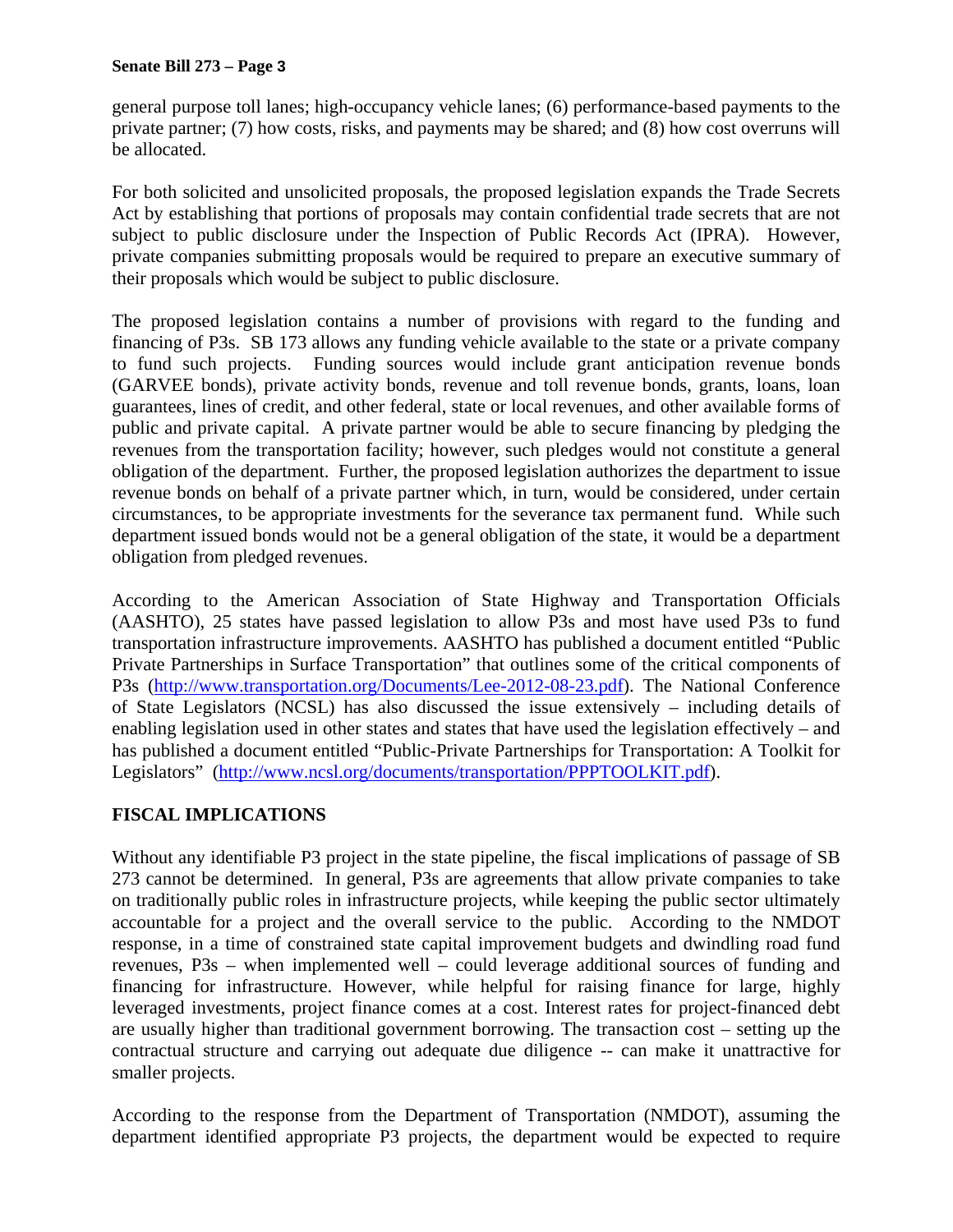#### **Senate Bill 273 – Page 4**

additional FTEs in order to provide adequate staffing for such projects. Additional staffing needs would be required to meet the need for supervising engineers, inspectors, and other compliance officers. The department would also expect to contract with consultants to provide financial, legal and other assistance in the evaluation, negotiation and development of P3 specifications and agreements.

The NMDOT also provides a further caveat on the P3 concept, stating the lack of fiscal clarity and miscalculation of projected public use of a P3 facility may lead a government agency to overestimate the extent to which P3s are genuinely increasing the resources available to pay for infrastructure. As a result, an agency may accept higher commitments to deliver new and improved infrastructure while incurring greater fiscal risk under P3s than would be consistent with prudent public financial management. According to the NMDOT, a number of states have under-projected the user fees generated by a P3 resulting in states incurring additional risk and costs to operate a P3 facility.

The Federal Highway Administration (FHWA) actively encourages the use of P3s, arguing "the private sector can bring creativity, efficiency, and capital to address complex transportation problems facing State and local governments". The FHWA provides specific direction on P3 best practices through their Innovative Program Delivery Program. However, according to the NMDOT response, although the proposed legislation allows for federal funding of P3s, they are not eligible for direct federal funding – primarily because federal regulations generally require that eligible federal-aid projects be awarded to the lowest responsible bidder (see CFR 635.114, 23 CFR 172.5a, and 23 CFR 635.104). P3s may be eligible on a case-by-case basis for FHWA loans, loan guarantees, or lines of credit.

Lastly, the NMDOT observes that P3s, while leveraging new opportunities to finance new and improved transportation facilities, may result in reducing the need to increase the department's budget to meet growing needs it but does so by directly shifting those costs from the taxpayer to the travelling public. Some states have found this arrangement worth pursuing, while others have found it to be a burden they do not want to transfer.

## **SIGNIFICANT ISSUES**

The proposed legislation exempts P3s from the Procurement Code. More specifically, SB 173 would not require competitive sealed bids and the award of contracts to the lowest responsible bidder pursuant to NMSA 1978, § 13-1-102. Instead, the award of P3 contracts would be based on subjective assessments of proposals – all of which remain undefined in the proposed legislation. The primary purpose of the Procurement Code, NMSA 1978, § 13-1-28, et seq., is the fair and equitable treatment of all bidders, to maximize the purchasing value of public funds, to provide safeguards for maintaining a procurement system of quality and integrity, and to protect "against the evils of favoritism, nepotism, patronage, collusion, fraud, and corruption in the award of public contracts." (see *Planning and Design Solutions v. City of Santa Fe*, 118 N.M. 707, 710, 885 P.2d 628, 631 (1994)). According to the NMDOT, moving to a more subjective procurement process raises issues with regard to the goals of, and the protections contained in, the Procurement Code. In addition, inasmuch as Section 6 [page 8, ll. 13-18] of the Act allows much of the content of proposals to be treated as Trade Secrets not subject to public disclosure an issue arises regarding the appropriate level of transparency on government procurement.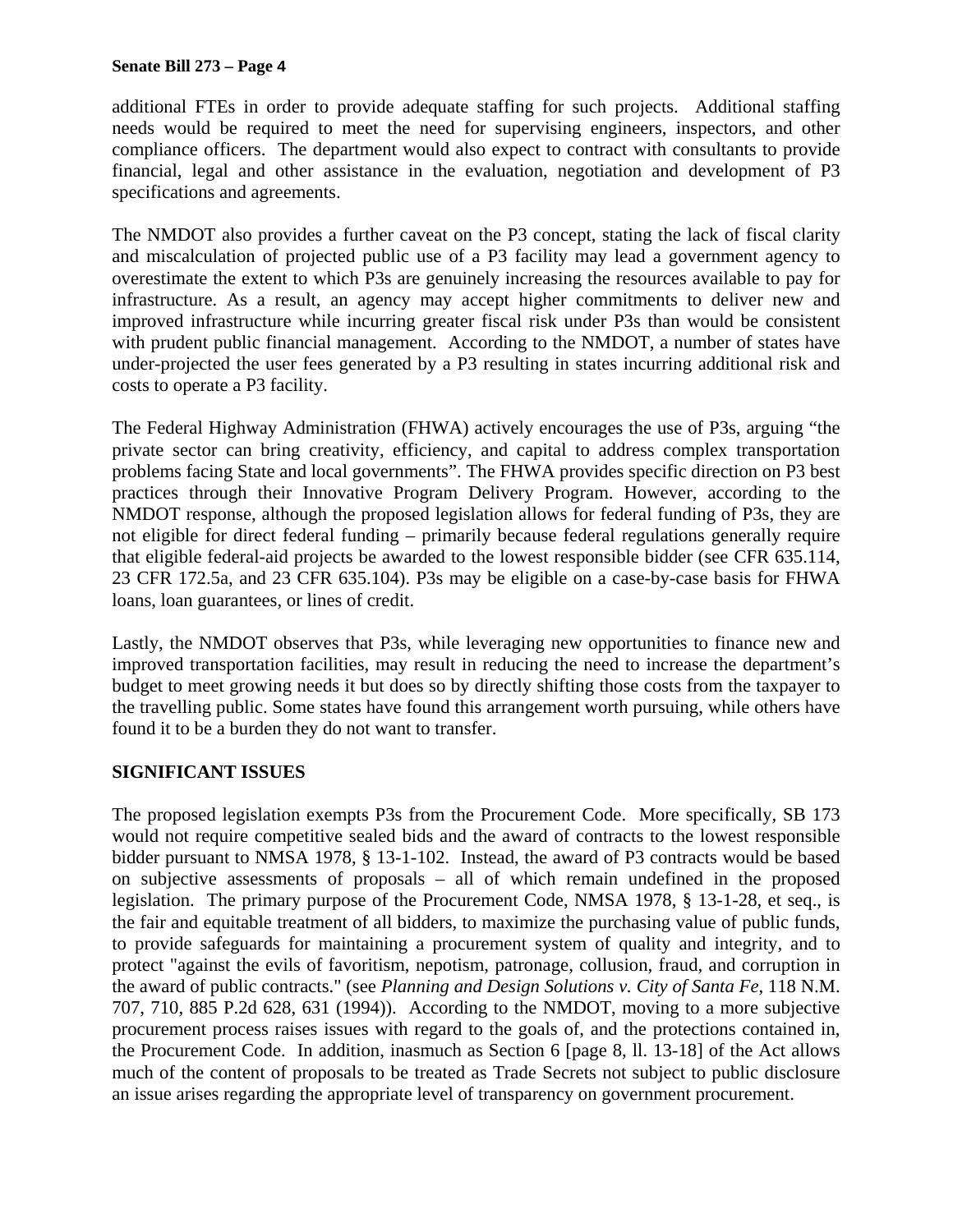#### **Senate Bill 273 – Page 5**

Other specific issues are addressed as follows, reflecting the concerns of both the NMDOT and the Attorney General's Office in their respective responses:

Does the definition of "regional transit authority" also include councils of government (COGs) in the state?

The definition of 'transportation facility', is overly broad and could be expanded beyond tollways which would appear to the intent of the proposed legislation.

The terms "availability payments" and "performance-based payments" are not defined although used in the provisions of the proposed legislation.

The term "concession agreements" is not defined. While in the context of transportation-related P3s the term 'concession agreement' is typically used to describe a long-term lease where a private partner pays a concession fee in order to lease an existing toll road, the lack of a definition may result in its application to situations not contemplated in the proposed legislation. The proposed legislation would also benefit by imposing limitations on the use of, and the minimum fees to be generated by, concession agreements.

Section 3(B) [p. 5, ll2-7] states the Attorney General and the State Board of Finance should review and approve or disapprove a proposal for a P3, but the criteria required of a successful proposal are not defined. It is unclear what the Attorney General's Office and the State Board of Finance should be reviewing.

Section 5(A)(2) [pps. 6 and 7] states that a public partner may consider an "unsolicited proposal" and a "reasonable opportunity" must exist for other persons to submit competing proposals, but it does not define what is meant by a "reasonable opportunity" or what protections ensure that one private partner does not have inappropriate or disproportionate access to a potential agreement.

Section 5(1)(b) [p.6, ll. 10-13] allows the department to procure P3s through "negotiations, best and finals offers or other procurement procedures" is arguably overbroad, provides too much discretion in the department, and could invite unnecessary bid protests and litigation. The proposed legislation should set forth firm ground rules for bidding and negotiation of P3s. The department should be required to use a more constrained, objective means of awarding P3 contracts, and should at least receive specific direction on the procurement methods authorized by the proposed legislation.

Section  $5(1)(c)$  [p. 6, ll. 14-15] allows the department to procure P3s agreements by "seeking development and finance plans that are most suitable for the project." This section would better serve the taxpayer by requiring that the department procure such agreements that are "most advantageous to the department and suitable for the project."

Section  $5(2)(D)$  [Page 7, 11. 13-17] authorizes the department to charge, and accept, an administrative fee from an entity to evaluate an unsolicited proposal. This provision likely runs counter to Section 5 of the Act as it seeks to encourage unsolicited proposals while still providing a "reasonable opportunity for other persons to submit competing proposals for consideration." A private entity has likely invested significant time and money in developing an unsolicited proposal, which would then be put out for competition to other contractors who could submit competing bids without having incurred the costs of developing the initial idea. While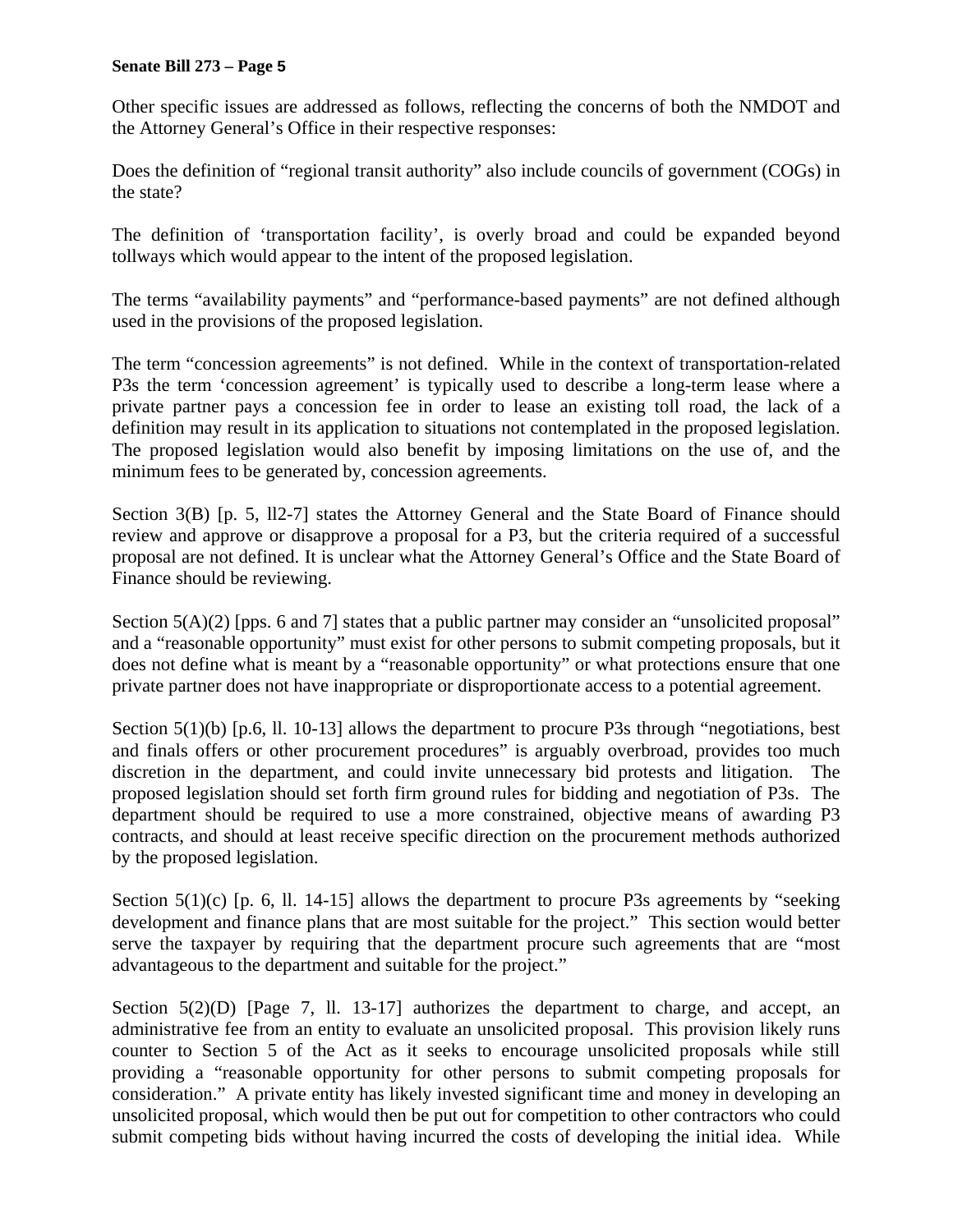recognizing that the department would likely expend considerable effort in evaluating the unsolicited proposal, charging a fee to consider unsolicited proposals would be expected to stifle the submission of unsolicited proposals. It may also be observed that other states which have adopted PPP enabling legislation typically do not assess a fee for unsolicited proposals.

Section 5(E) [page 7, ll. 18-20] requires that the department "follow substantially the procedures of the Procurement Code in so far as practicable" runs counter to the Act which specifically exempts P3s from the Procurement Code and authorizes the use of procurement procedures which are not authorized by the Procurement Code.

Section 6 [page 8 and 9] allows individuals or entities to prevent disclosure of their proposals as Trade Secrets. Although not referred to in the proposed legislation, New Mexico has adopted the Uniform Trade Secrets Act, NMSA 1978, § 57-3A-1, et seq., which allows for the secrecy of trade secrets. SB 173 would appear to expand the protection of alleged trade secrets into the documents produced as part of a procurement proposal. Because the evaluation of proposals under the proposed legislation is based upon subjective, qualitative assessment, protecting disclosure of proposals raises an issue with regard to government transparency.

Section 8(A)(2) (p. 11, ll. 15-18) authorizes the department to include within a P3 agreement a provision providing for "a reasonable rate of return on the private partner's investment." The section discusses means by which user fees may be charged and collected, such as price adjustments and the use of high-occupancy lanes. The proposed legislation provides no parameters by which a reasonable rate of return may be gauged or quantified by the parties. The issue of determining how a reasonable rate of return is complicated and the proposed legislation should provide additional direction on this issue. For instance, should user rate increases due to inflation be keyed to major economic indices? How are user fees and a rate of return determined? How much compensation for the design/build/operate or other work the private firm is granted goes into the profit determination and how is the calculation determined? Should P3 agreements provide caps on rates of return or revenue sharing above certain equity returns?

Section 8(A)16) [p. 14, ll. 13-17] allows the private partner to acquire real property related to the transportation facilities by exchange of real property owned by the state. If the purpose of a P3 is to use private resources to operate a public facility, it is unclear as to the reason that a private partner would be required to acquire public property.

Section 8(D) [p. 15, ll. 1-15] allows "reasonable compensation to the private partner" for adverse effects resulting from the agreement, but does not define what " reasonable compensation" should be, nor does it state explicitly that a private partner would be prohibited from applying for this compensation.

Section  $10(A)(1)$  [p.16 (1, 2, & 3) authorizes a number of funding vehicles for a P3 including grant anticipation bonds and revenue bonds which are financial tools already used by the department. The proposed legislation would expand use of innovative financing techniques to include private activity bonds which are tax-exempt bonds issued by or on behalf of local or state government for the purpose of providing special financing benefits for qualified projects. Such financing is most often for projects of a private user. While Section 10(H) is clear that revenue bonds are not general obligations of the state, Section  $10(A)(1)$  is silent as to whether or not the department is prohibited from pledging its credit with regard to private activity bonds. Unconstrained use of alternative financing mechanisms could significantly affect public debt obligations.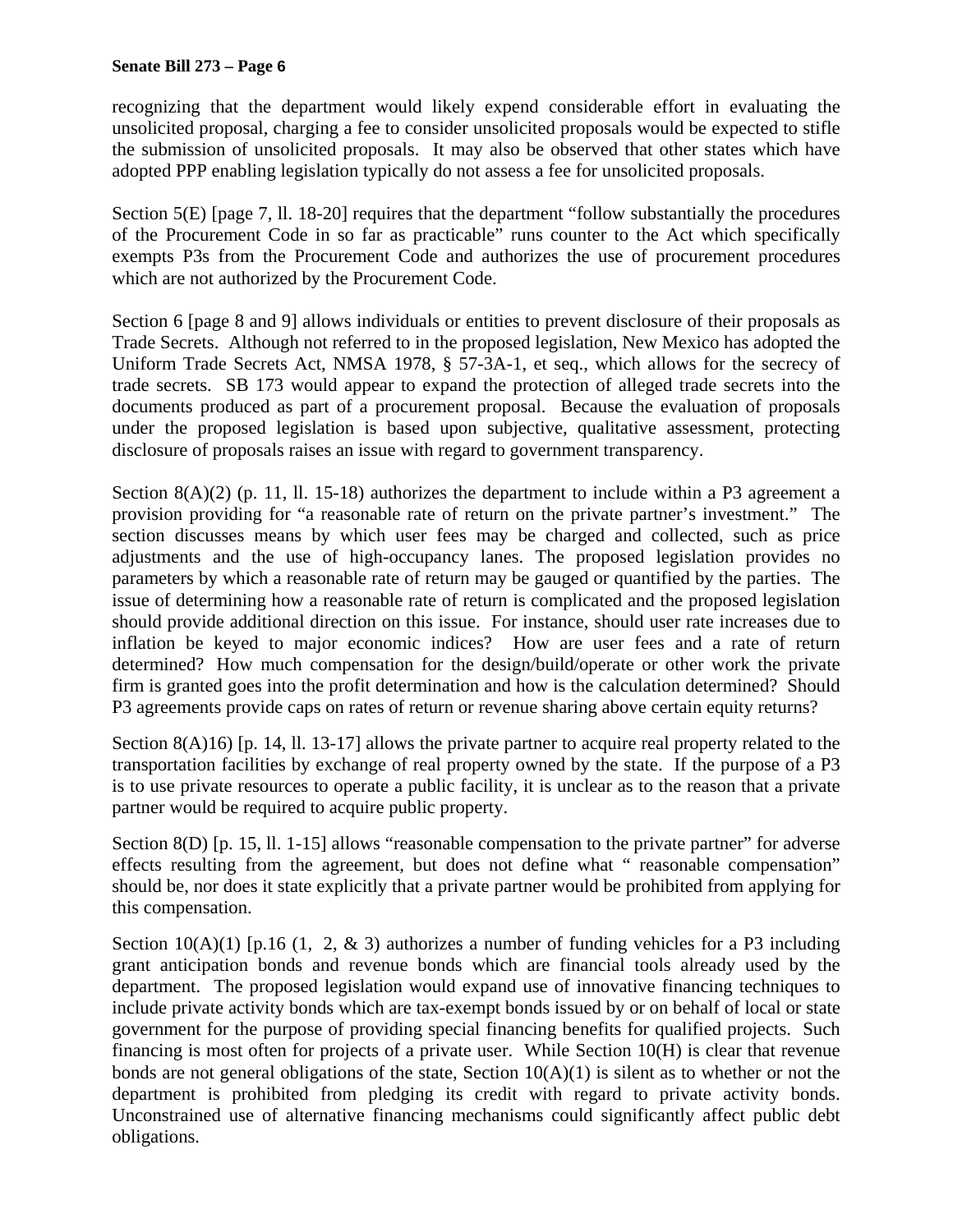#### **Senate Bill 273 – Page 7**

Section 10 (B) [p. 16, 11, 17-22] states that "no pledge of revenue constitutes...a general obligation of state or local government, but the Attorney General's Office questions whether this provision could withstand legal challenge.

Section 12(A) [p. 18, ll. 16 -25] authorizes the department to issue revenue bonds on behalf of a private partner. Section 12(D) allows the department to "enter into other financial arrangements." While the use of innovative financing techniques such as revenue bonds and other arrangements (which would presumably include "availability payments" wherein the department would make regular payments to the private partner based on the facility's availability and level of service achieved for operations and maintenance) on behalf of a private partner may allow financing at rates that are almost as low as tax-exempt debt, the department may be required to accept some of the revenue risk and may provide some level of initial funding to offset capital requirements. Thus, the proposed legislation should be more specific as to the permissible and required conditions, terms and limitations of P3 financing.

Section 16(D) [p. 25, ll. 5-21] would authorize the department to sell a publicly owned transportation facility prior to issuance of bonds. The section would authorize the department to sell a state road to a private entity in return for lease payments for a period of time not to exceed 25 years. As written, the NMDOT believes the section would appear to allow the private partner, at the expiration of the P3 term, to cease operating the facility or to do so without any consideration for the needs of the public.

Section 16(E) [pp. 25-26] states that a public partner may borrow money "subject to constitutional limitations on public debt", but the Attorney General's Office questions whether this provision could withstand legal challenge.

Section 16(F) [p. 26, ll. 8-17] states "the public partner may obtain commitment from a financial institution to borrow money", but the Attorney General's Office questions whether this provision could withstand legal challenge.

Section 21 [p. 32, ll. 8-16] exempts financial instruments used by the state or political subdivision – including bonds, lease and installment purchase agreements, and revenue derived from lease or sale by the public partner – from taxation, but the Attorney General's Office questions whether this provision could withstand legal challenge.

NMSA 1978, § 13-1-98(FF) expands the exemptions under the Procurement Code such that "procurements pursuant to the Transportation Public-Private Partnerships Act" would be exempt. Thus, while Section 5(E) [page 7, ll. 18-20] (discussed above) requires that the department "follow substantially the procedures of the Procurement Code in so far as practicable," it is clear the P3s are exempt from the Code.

An additional issue left unresolved by the Act involves a "hand-back" of the transportation facility. The proposed legislation is silent on when a transportation facility becomes private property, but the NMDOT states the proposed legislation should contain a requirement that a facility be returned to the department at the end of the term in a state of good repair.